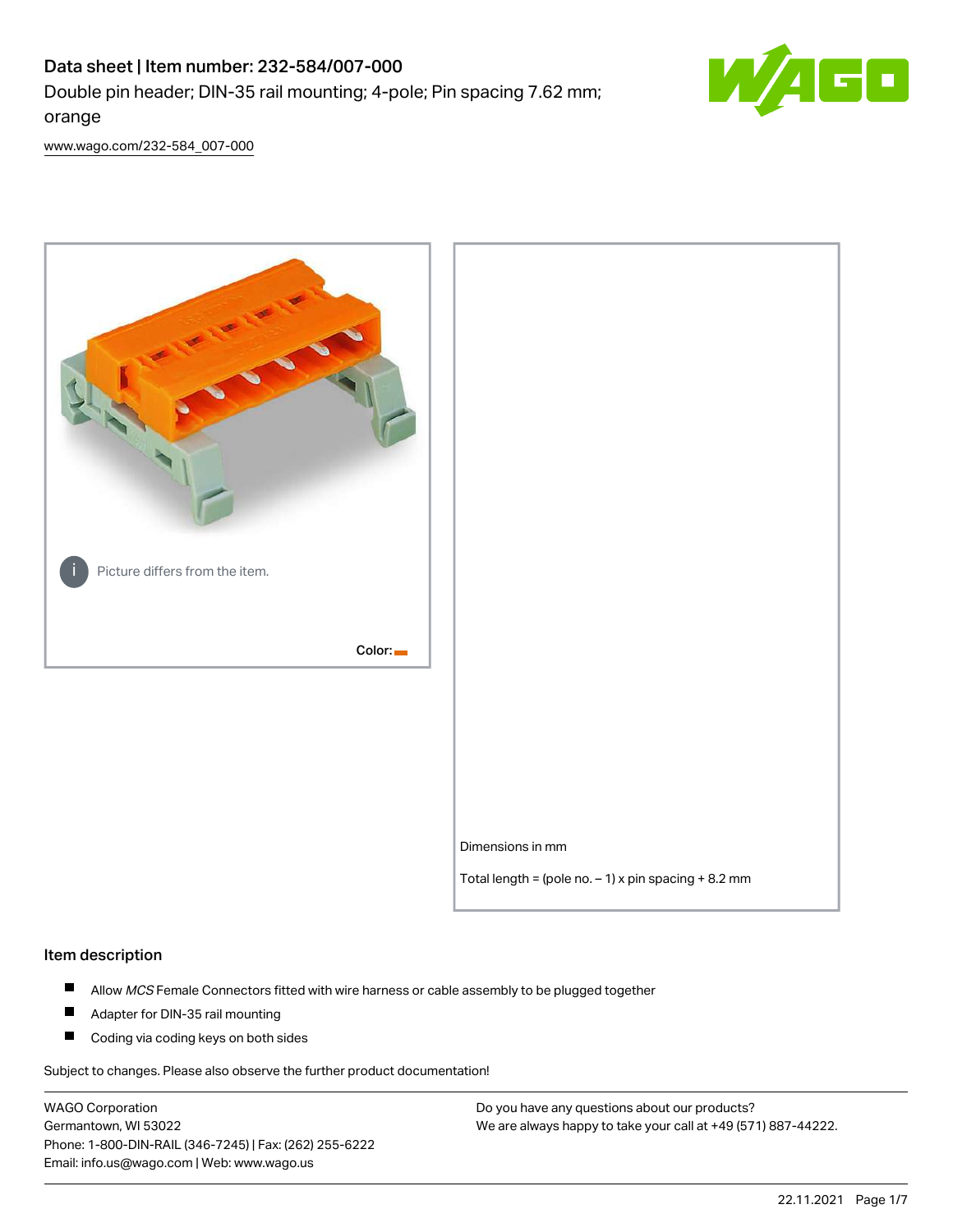

#### Data Notes

| Safety information 1 | The <i>MCS – MULTI CONNECTION SYSTEM</i> includes connectors<br>without breaking capacity in accordance with DIN EN 61984. When<br>used as intended, these connectors must not be connected<br>/disconnected when live or under load. The circuit design should<br>ensure header pins, which can be touched, are not live when<br>unmated. |
|----------------------|--------------------------------------------------------------------------------------------------------------------------------------------------------------------------------------------------------------------------------------------------------------------------------------------------------------------------------------------|
| Variants:            | Other pole numbers<br>Other versions (or variants) can be requested from WAGO Sales or<br>configured at https://configurator.wago.com/                                                                                                                                                                                                     |

# Electrical data

## IEC Approvals

| Ratings per                 | IEC/EN 60664-1                                                        |
|-----------------------------|-----------------------------------------------------------------------|
| Ratings (note)              | Notice: Male connectors must not be live when disconnected!           |
| Rated voltage (III / 3)     | 500 V                                                                 |
| Rated surge voltage (III/3) | 6 <sub>kV</sub>                                                       |
| Rated voltage (III/2)       | 630 V                                                                 |
| Rated surge voltage (III/2) | 6 <sub>kV</sub>                                                       |
| Nominal voltage (II/2)      | 1000V                                                                 |
| Rated surge voltage (II/2)  | 6 <sub>kV</sub>                                                       |
| Rated current               | 12A                                                                   |
| Legend (ratings)            | $(III / 2)$ $\triangle$ Overvoltage category III / Pollution degree 2 |

# UL Approvals

| Approvals per                  | UL 1059 |
|--------------------------------|---------|
| Rated voltage UL (Use Group B) | 300 V   |
| Rated current UL (Use Group B) | 15 A    |
| Rated voltage UL (Use Group D) | 300 V   |
| Rated current UL (Use Group D) | 10 A    |

## Ratings per UL

| Rated voltage UL 1977 | 600 V |
|-----------------------|-------|
| Rated current UL 1977 |       |

Subject to changes. Please also observe the further product documentation!

| <b>WAGO Corporation</b>                                | Do you have any questions about our products?                 |
|--------------------------------------------------------|---------------------------------------------------------------|
| Germantown, WI 53022                                   | We are always happy to take your call at +49 (571) 887-44222. |
| Phone: 1-800-DIN-RAIL (346-7245)   Fax: (262) 255-6222 |                                                               |
| Email: info.us@wago.com   Web: www.wago.us             |                                                               |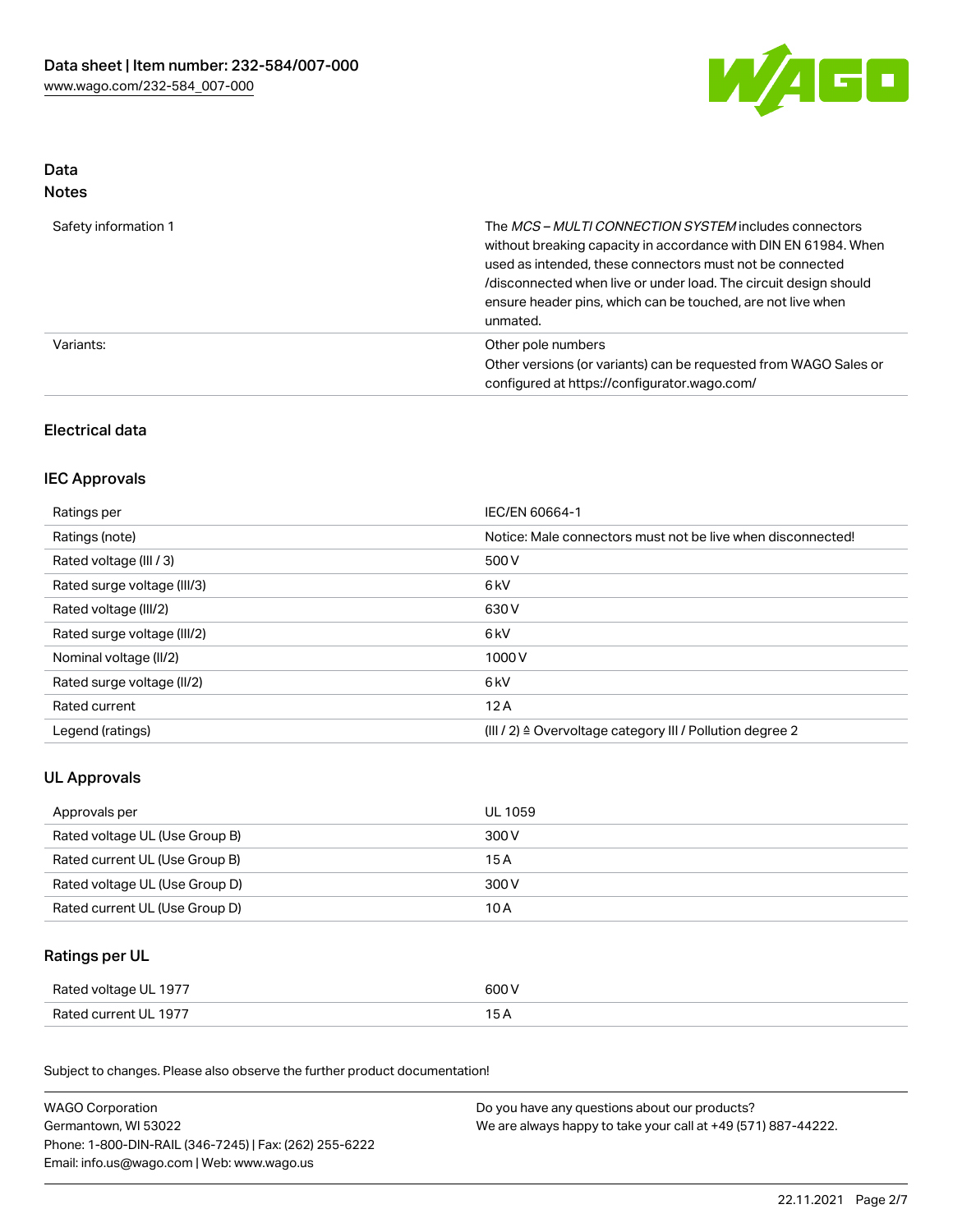

## CSA Approvals

WAGO Corporation

| Approvals per                                                              | <b>CSA</b>               |  |
|----------------------------------------------------------------------------|--------------------------|--|
| Rated voltage CSA (Use Group B)                                            | 300V                     |  |
| Rated current CSA (Use Group B)                                            | 15A                      |  |
| Rated voltage CSA (Use Group D)                                            | 300 V                    |  |
| Rated current CSA (Use Group D)                                            | 10A                      |  |
| <b>Connection data</b>                                                     |                          |  |
| Total number of potentials                                                 | 4                        |  |
| Number of connection types                                                 | 1                        |  |
| Number of levels                                                           | $\mathbf{1}$             |  |
| <b>Connection 1</b>                                                        |                          |  |
| Number of poles                                                            | 4                        |  |
| Physical data                                                              |                          |  |
| Pin spacing                                                                | 7.62 mm / 0.3 inch       |  |
| Width                                                                      | 30.86 mm / 1.215 inch    |  |
| Height from upper-edge of DIN-rail                                         | 15 mm / 0.591 inch       |  |
| Depth                                                                      | 42.5 mm / 1.673 inch     |  |
| Mechanical data                                                            |                          |  |
| Mounting type                                                              | DIN-35 rail              |  |
| Plug-in connection                                                         |                          |  |
| Contact type (pluggable connector)                                         | Male connector/plug      |  |
| Connector (connection type)                                                | for pluggable connector  |  |
| Mismating protection                                                       | No                       |  |
| Locking of plug-in connection                                              | Without                  |  |
| <b>Material data</b>                                                       |                          |  |
| Color                                                                      | orange                   |  |
| Material group                                                             | $\overline{\phantom{a}}$ |  |
| Insulation material                                                        | Polyamide (PA66)         |  |
| Flammability class per UL94                                                | V <sub>0</sub>           |  |
| Subject to changes. Please also observe the further product documentation! |                          |  |

| Germantown. WI 53022                                   | We are always happy to take your call at +49 (571) 887-44222. |
|--------------------------------------------------------|---------------------------------------------------------------|
| Phone: 1-800-DIN-RAIL (346-7245)   Fax: (262) 255-6222 |                                                               |
| Email: info.us@wago.com   Web: www.wago.us             |                                                               |

Do you have any questions about our products?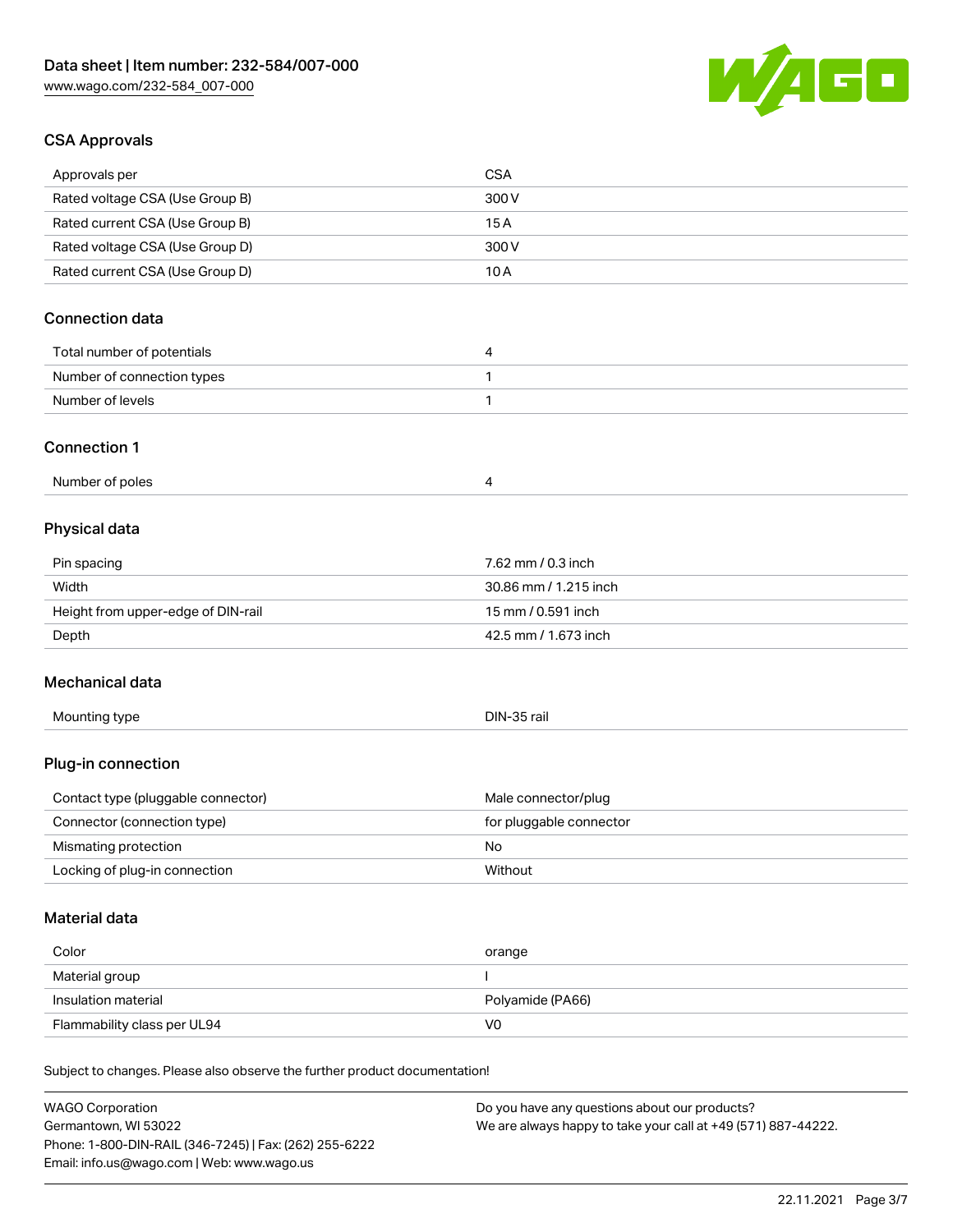[www.wago.com/232-584\\_007-000](http://www.wago.com/232-584_007-000)



| Contact material | Electrolytic copper (E <sub>Cu</sub> ) |
|------------------|----------------------------------------|
| Contact plating  | tin-plated                             |
| Fire load        | $0.158$ MJ                             |
| Weight           | 6.5 g                                  |
|                  |                                        |

## Environmental requirements

| Limit temperature range | ⊥+100 °ົ<br>-60 |
|-------------------------|-----------------|
|-------------------------|-----------------|

#### Commercial data

| Product Group         | 3 (Multi Conn. System) |
|-----------------------|------------------------|
| PU (SPU)              | 25 Stück               |
| Packaging type        | box                    |
| Country of origin     | DE.                    |
| <b>GTIN</b>           | 4045454340520          |
| Customs tariff number | 8536694040             |

# Approvals / Certificates

#### Country specific Approvals

| Logo                      | Approval                                     | <b>Additional Approval Text</b> | Certificate<br>name |
|---------------------------|----------------------------------------------|---------------------------------|---------------------|
|                           | CВ<br>DEKRA Certification B.V.               | IEC 61984                       | NL-39756            |
| <b>EMA</b><br><b>NEUR</b> | <b>KEMA/KEUR</b><br>DEKRA Certification B.V. | EN 61984                        | 2190761.01          |

#### Ship Approvals

Email: info.us@wago.com | Web: www.wago.us

|                         |                                                                            |                                               | Certificate                                                   |  |
|-------------------------|----------------------------------------------------------------------------|-----------------------------------------------|---------------------------------------------------------------|--|
| Logo                    | Approval                                                                   | <b>Additional Approval Text</b>               | name                                                          |  |
| ABS                     | <b>ABS</b>                                                                 |                                               | $19-$                                                         |  |
|                         | American Bureau of Shipping                                                |                                               | HG15869876-                                                   |  |
|                         |                                                                            |                                               | <b>PDA</b>                                                    |  |
|                         | BV                                                                         | <b>IEC 60998</b>                              | 11915/D0 BV                                                   |  |
|                         | Bureau Veritas S.A.                                                        |                                               |                                                               |  |
|                         | <b>DNV GL</b>                                                              | EN 60998                                      | TAE000016Z                                                    |  |
|                         | Det Norske Veritas, Germanischer Lloyd                                     |                                               |                                                               |  |
|                         | Subject to changes. Please also observe the further product documentation! |                                               |                                                               |  |
| <b>WAGO Corporation</b> |                                                                            | Do you have any questions about our products? |                                                               |  |
| Germantown, WI 53022    |                                                                            |                                               | We are always happy to take your call at +49 (571) 887-44222. |  |
|                         | Phone: 1-800-DIN-RAIL (346-7245)   Fax: (262) 255-6222                     |                                               |                                                               |  |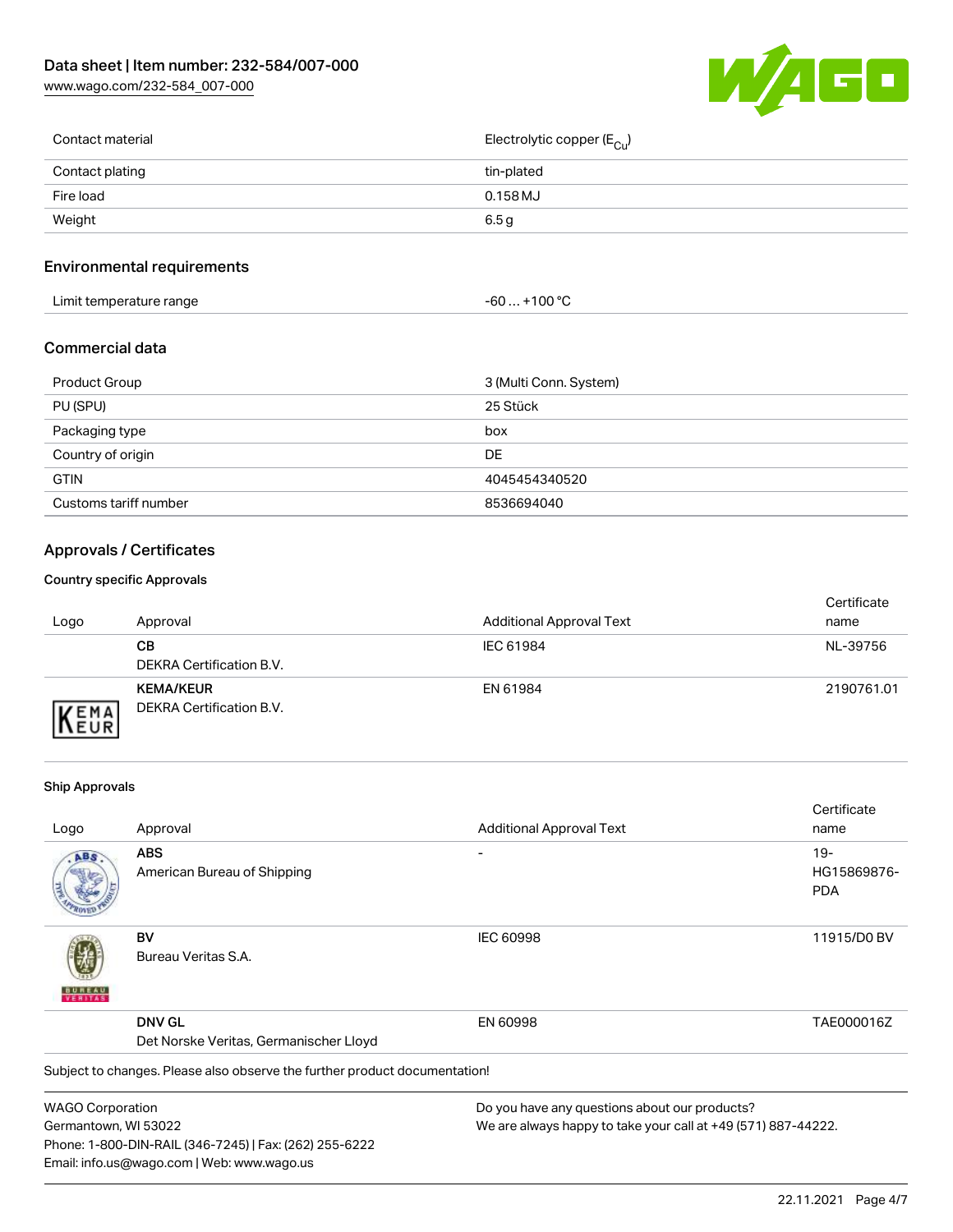

#### UL-Approvals

| Logo                       | Approval                                    | <b>Additional Approval Text</b> | Certificate<br>name |
|----------------------------|---------------------------------------------|---------------------------------|---------------------|
| $\boldsymbol{\mathcal{P}}$ | <b>UR</b><br>Underwriters Laboratories Inc. | <b>UL 1977</b>                  | E45171              |
| $\boldsymbol{\mathcal{P}}$ | <b>UR</b><br>Underwriters Laboratories Inc. | <b>UL 1059</b>                  | E45172              |

#### Counterpart



| ltem no.231-704/026-000                                                                                              |                                  |
|----------------------------------------------------------------------------------------------------------------------|----------------------------------|
| 1-conductor female connector; CAGE CLAMP®; 2.5 mm <sup>2</sup> ; Pin spacing 7.62 mm; 4-pole; 2,50 mm <sup>2</sup> ; | www.wago.com/231-704/026-<br>000 |
| orange                                                                                                               |                                  |

# Optional accessories

#### Coding

| Coding               |                                                                                                                                             |                      |
|----------------------|---------------------------------------------------------------------------------------------------------------------------------------------|----------------------|
|                      | Item no.: 231-130<br>Coding key; snap-on type; light gray                                                                                   | www.wago.com/231-130 |
| Carrier rail         |                                                                                                                                             |                      |
| Mounting accessories |                                                                                                                                             |                      |
|                      | Item no.: 210-197<br>Steel carrier rail; 35 x 15 mm; 1.5 mm thick; 2 m long; slotted; similar to EN 60715; silver-colored                   | www.wago.com/210-197 |
|                      | Item no.: 210-198<br>Copper carrier rail; 35 x 15 mm; 2.3 mm thick; 2 m long; unslotted; according to EN 60715; copper-<br>colored          | www.wago.com/210-198 |
|                      | Item no.: 210-504<br>Steel carrier rail; 35 x 7.5 mm; 1 mm thick; 2 m long; slotted; galvanized; according to EN 60715; silver-<br>colored  | www.wago.com/210-504 |
|                      | Item no.: 210-505<br>Steel carrier rail; 35 x 7.5 mm; 1 mm thick; 2 m long; unslotted; galvanized; according to EN 60715;<br>silver-colored | www.wago.com/210-505 |
|                      | Item no.: 210-506<br>Steel carrier rail; 35 x 15 mm; 1.5 mm thick; 2 m long; unslotted; galvanized; similar to EN 60715; silver-<br>colored | www.wago.com/210-506 |

Item no.: 210-508

Subject to changes. Please also observe the further product documentation!

| WAGO Corporation                                       | Do you have any questions about our products?                 |
|--------------------------------------------------------|---------------------------------------------------------------|
| Germantown, WI 53022                                   | We are always happy to take your call at +49 (571) 887-44222. |
| Phone: 1-800-DIN-RAIL (346-7245)   Fax: (262) 255-6222 |                                                               |
| Email: info.us@wago.com   Web: www.wago.us             |                                                               |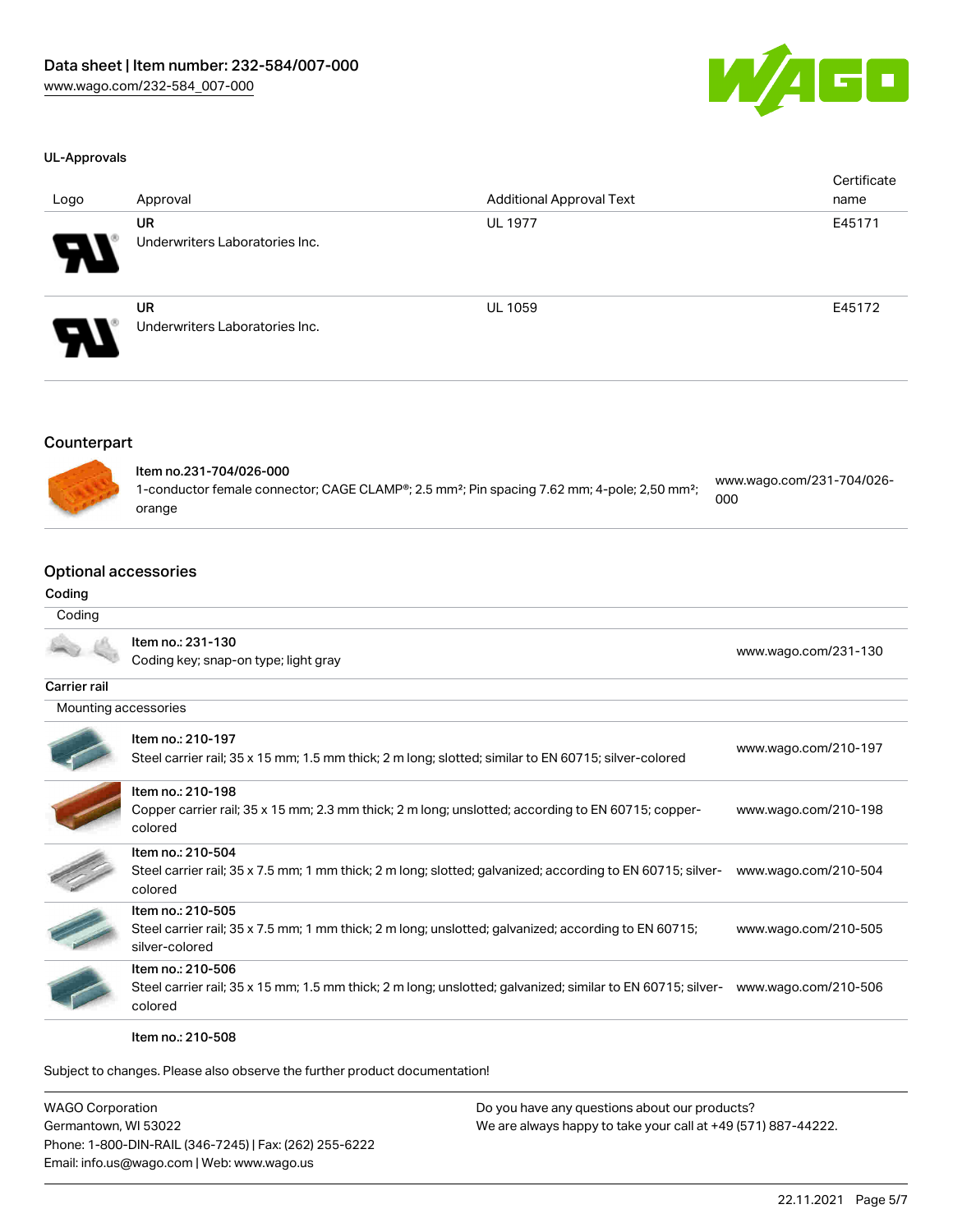# Data sheet | Item number: 232-584/007-000

[www.wago.com/232-584\\_007-000](http://www.wago.com/232-584_007-000)



| $\sim$ |  |
|--------|--|
| ۰      |  |
| ۱      |  |
|        |  |
|        |  |

Steel carrier rail; 35 x 15 mm; 1.5 mm thick; 2 m long; slotted; galvanized; similar to EN 60715; silvercolored [www.wago.com/210-508](http://www.wago.com/210-508)

| Item no.: 210-113<br>Steel carrier rail; 35 x 7.5 mm; 1 mm thick; 2 m long; unslotted; according to EN 60715; silver-colored | www.wago.com/210-113 |
|------------------------------------------------------------------------------------------------------------------------------|----------------------|



| ltem no.: 210-118          |  |  |
|----------------------------|--|--|
| Otto a La anglica de lla O |  |  |

Item no.: 210-112

silver-colored

|                                                                                                         | www.wago.com/210-118 |
|---------------------------------------------------------------------------------------------------------|----------------------|
| teel carrier rail; 35 x 15 mm; 2.3 mm thick; 2 m long; unslotted; according to EN 60715; silver-colored |                      |





# Steel carrier rail; 35 x 15 mm; 1.5 mm thick; 2 m long; unslotted; similar to EN 60715; silver-colored [www.wago.com/210-114](http://www.wago.com/210-114)

Item no.: 210-114

Item no.: 210-115 Steel carrier rail; 35 x 7.5 mm; 1 mm thick; 2 m long; slotted; according to EN 60715; "Hole width 18 mm; [www.wago.com/210-115](http://www.wago.com/210-115)

Steel carrier rail; 35 x 7.5 mm; 1 mm thick; 2 m long; slotted; according to EN 60715; "Hole width 25 mm; [www.wago.com/210-112](http://www.wago.com/210-112)



#### Item no.: 210-196

silver-colored

Aluminum carrier rail; 35 x 8.2 mm; 1.6 mm thick; 2 m long; unslotted; similar to EN 60715; silver-colored [www.wago.com/210-196](http://www.wago.com/210-196)

# Downloads Documentation

| <b>Additional Information</b>                                                |            |               |          |
|------------------------------------------------------------------------------|------------|---------------|----------|
| Technical explanations                                                       | 2019 Apr 3 | pdf<br>2.0 MB | Download |
|                                                                              |            |               |          |
| <b>CAD files</b>                                                             |            |               |          |
| CAE data                                                                     |            |               |          |
| EPLAN Data Portal 232-584/007-000                                            |            | <b>URL</b>    | Download |
| EPLAN Data Portal 232-584/007-000                                            |            | URL           | Download |
| <b>Environmental Product Compliance</b>                                      |            |               |          |
| <b>Compliance Search</b>                                                     |            |               |          |
| Environmental Product Compliance 232-584/007-000                             |            | <b>URL</b>    | Download |
| Double pin header; DIN-35 rail mounting; 4-pole; Pin spacing 7.62 mm; orange |            |               |          |

Subject to changes. Please also observe the further product documentation!

WAGO Corporation Germantown, WI 53022 Phone: 1-800-DIN-RAIL (346-7245) | Fax: (262) 255-6222 Email: info.us@wago.com | Web: www.wago.us Do you have any questions about our products? We are always happy to take your call at +49 (571) 887-44222.